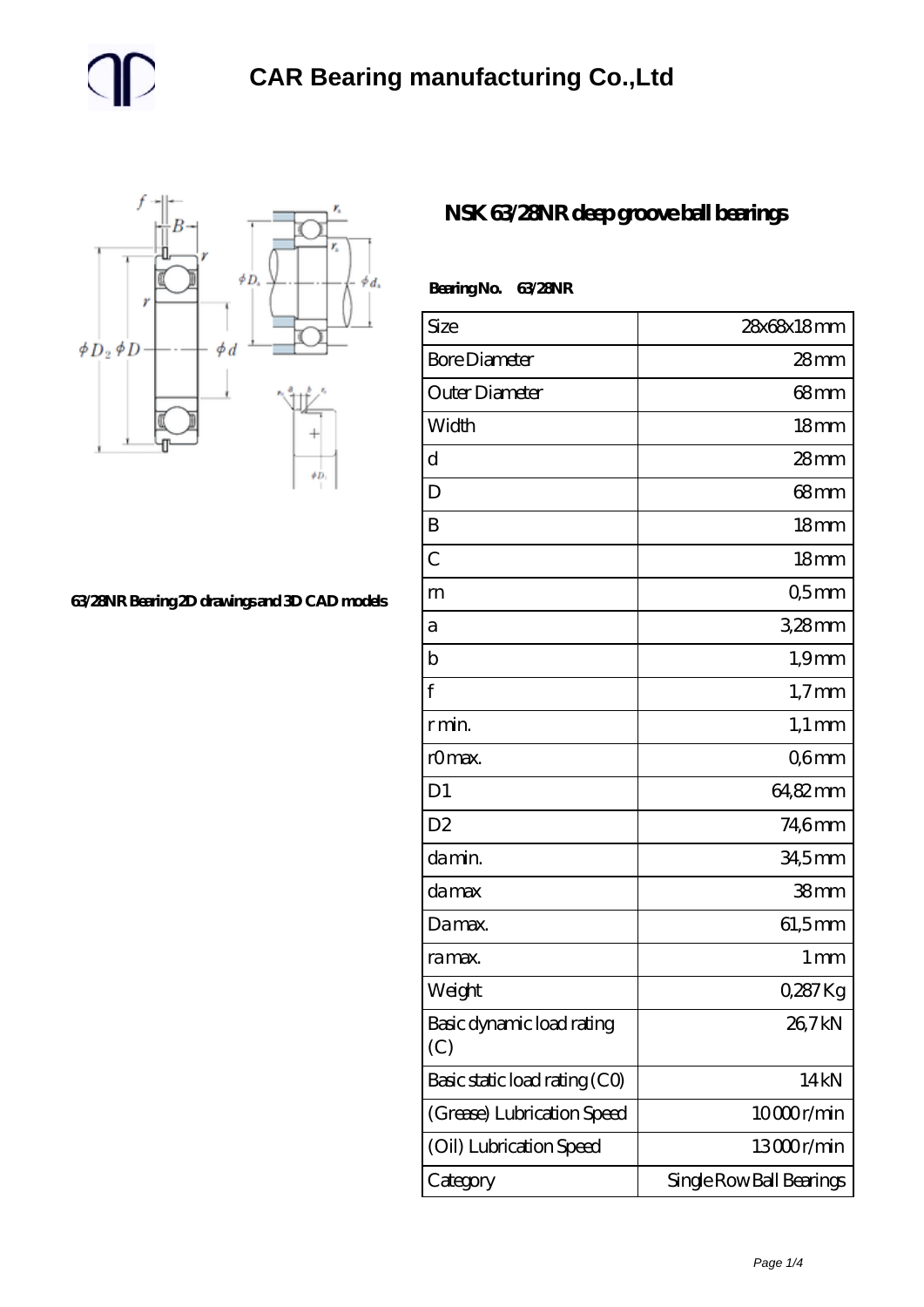

| Inventory                          | 0 <sup>0</sup>                                                                                                                                                                                                              |
|------------------------------------|-----------------------------------------------------------------------------------------------------------------------------------------------------------------------------------------------------------------------------|
| Manufacturer Name                  | <b>NSK</b>                                                                                                                                                                                                                  |
| Minimum Buy Quantity               | N/A                                                                                                                                                                                                                         |
| Weight / Kilogram                  | 0307                                                                                                                                                                                                                        |
| Product Group                      | <b>BOO308</b>                                                                                                                                                                                                               |
| Enclosure                          | Open                                                                                                                                                                                                                        |
| Precision Class                    | ABEC 1   ISO PO                                                                                                                                                                                                             |
| Maximum Capacity / Filling<br>Slot | No                                                                                                                                                                                                                          |
| Rolling Element                    | <b>Ball Bearing</b>                                                                                                                                                                                                         |
| Snap Ring                          | Yes                                                                                                                                                                                                                         |
| <b>Internal Special Features</b>   | No                                                                                                                                                                                                                          |
| Cage Material                      | <b>Steel</b>                                                                                                                                                                                                                |
| Internal Clearance                 | CO-Medium                                                                                                                                                                                                                   |
| Inch - Metric                      | Metric                                                                                                                                                                                                                      |
| Long Description                   | 28MM Bore; 68MM<br>Outside Diameter; 18MM<br>Outer Race Width; Open;<br>Ball Bearing, ABEC 1   ISO<br>PQ No Filling Slot; Yes Snap<br>Ring, No Internal Special<br>Features; CO Medium<br>Internal Clearance; Steel<br>Cage |
| <b>Other Features</b>              | Deep Groove   With Snap<br>Ring                                                                                                                                                                                             |
| Category                           | Single Row Ball Bearing                                                                                                                                                                                                     |
| <b>UNSPSC</b>                      | 31171504                                                                                                                                                                                                                    |
| Harmonized Tariff Code             | 8482105068                                                                                                                                                                                                                  |
| Noun                               | Bearing                                                                                                                                                                                                                     |
| Keyword String                     | Ball                                                                                                                                                                                                                        |
| Manufacturer URL                   | http://www.nskamericas.co<br>m                                                                                                                                                                                              |
| Weight/LBS                         | 06328                                                                                                                                                                                                                       |
| Outside Diameter                   | 2677 Inch   68 Millimeter                                                                                                                                                                                                   |
|                                    |                                                                                                                                                                                                                             |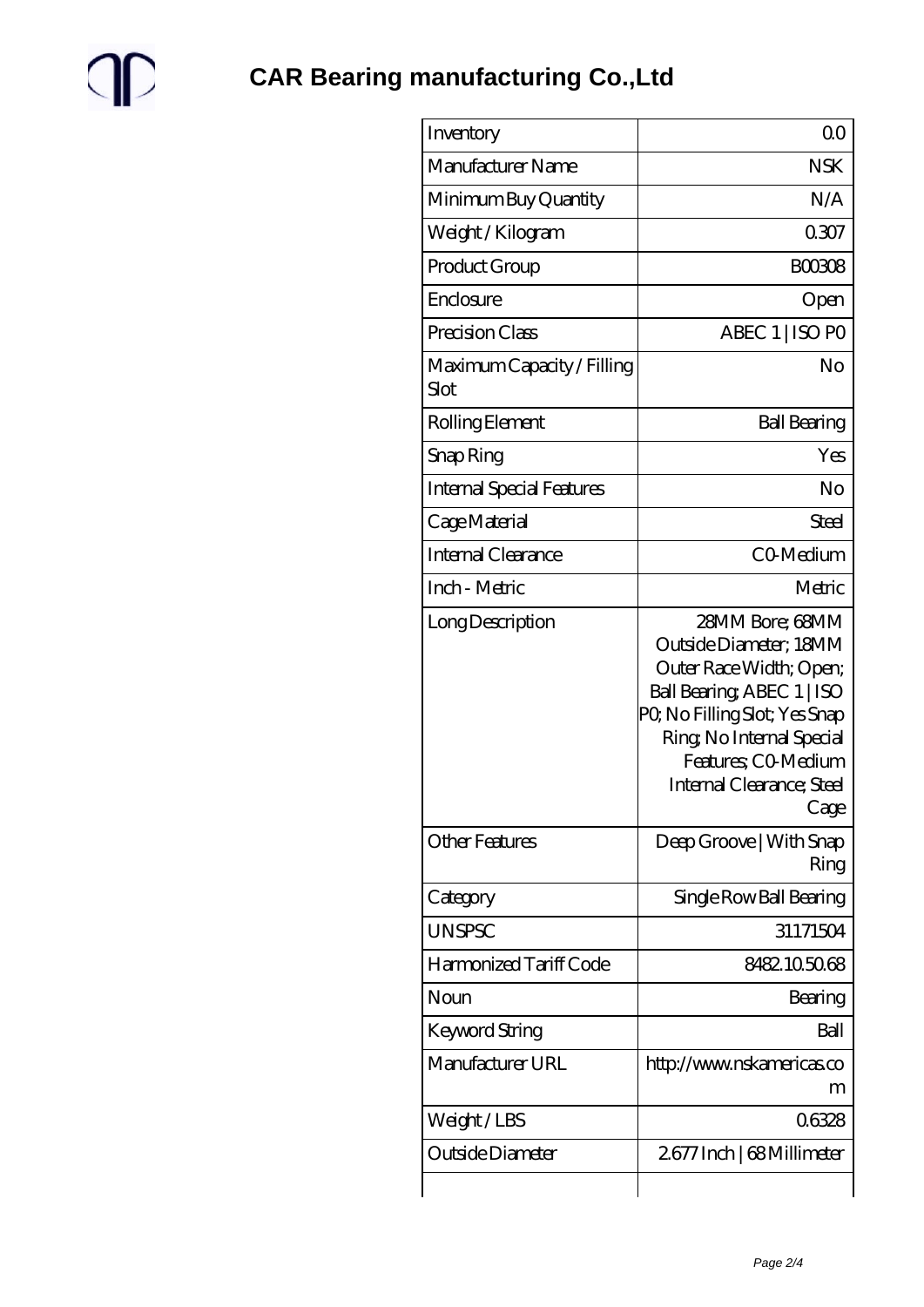

**CAR Bearing manufacturing Co., Ltd** 

| Inner Race Width           | OInch   OMillimeter       |
|----------------------------|---------------------------|
| <b>Bore</b>                | 1.102Inch   28 Millimeter |
| Outer Race Width           | 0709Inch   18 Millimeter  |
| <b>SRI</b>                 | 641                       |
| hidYobi                    | 63/28NR                   |
| LangID                     | 1                         |
| $\mathop{\rm ro}\nolimits$ | 06                        |
| D                          | 68                        |
| <b>SREX</b>                | 005                       |
| B                          | 18                        |
| damin                      | 345                       |
| hidTable                   | ecat_NSRDGB               |
| Oil rpm                    | 13000                     |
| <b>SRE</b>                 | 673                       |
| Cy                         | 46                        |
| mass                       | 0.287                     |
| GRS rpm                    | 10000                     |
| ra                         | 1                         |
| <b>SRIX</b>                | 0.025                     |
| $D_a$                      | 61.5                      |
| <b>SRIN</b>                | 0                         |
| CO                         | 14                        |
| fo                         | 124                       |
| <b>SREN</b>                | 0                         |
| DE                         | 607                       |
| Prod_Type3                 | DGBB_SR_NR_OT             |
| DA_                        | 127                       |
| bomp                       | 0                         |
| $Z_{-}$                    | 7                         |
| yobi                       | 63/28NR                   |
| Dx                         | 76                        |
| $C_{\perp}$ conv           | 26700                     |
|                            |                           |